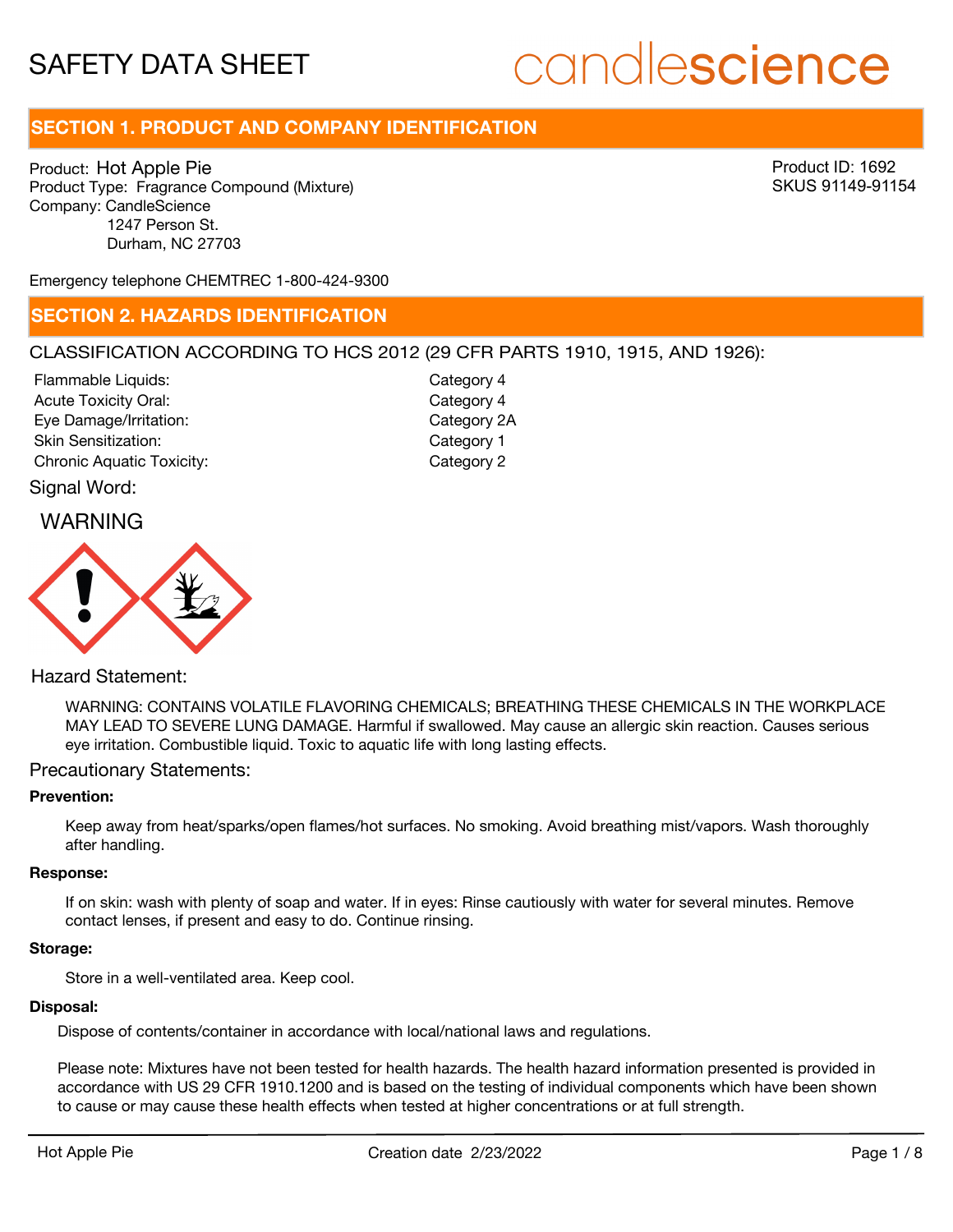# candlescience

# **SECTION 3. COMPOSITION/INFORMATION ON INGREDIENT**

| Hazardous components                              | CAS No.        | Weight %   |
|---------------------------------------------------|----------------|------------|
| Benzyl benzoate                                   | $120 - 51 - 4$ | $15 - 20$  |
| Eugenol                                           | $97 - 53 - 0$  | $8 - 10$   |
| Cinnamaldehyde                                    | 104-55-2       | $8 - 10$   |
| Ethyl maltol                                      | 4940-11-8      | $8 - 10$   |
| alpha-Methylcinnamaldehyde                        | 101-39-3       | $5 - 8$    |
| 2-tert-Butylcyclohexyl acetate                    | $88 - 41 - 5$  | $3 - 5$    |
| Cinnamyl alcohol                                  | $104 - 54 - 1$ | $3 - 5$    |
| Vanillin                                          | 121-33-5       | $3 - 5$    |
| Coumarin                                          | $91 - 64 - 5$  | $1 - 3$    |
| Dihydromyrcenol                                   | 18479-58-8     | $1 - 3$    |
| Methyl cyclopentenolone                           | $80 - 71 - 7$  | $1 - 3$    |
| Ethyl vanillin                                    | $121 - 32 - 4$ | $1 - 3$    |
| gamma-Undecalactone                               | 104-67-6       | $1 - 3$    |
| Diethyl malonate                                  | 105-53-3       | $1 - 3$    |
| alpha, alpha-Dimethylphenethyl                    | 10094-34-5     | $1 - 3$    |
| Anisic aldehyde                                   | $123 - 11 - 5$ | $1 - 3$    |
| Allyl (3-methylbutoxy) acetate                    | 67634-00-8     | $\le$ <1   |
| Hexyl cinnamic aldehyde                           | $101 - 86 - 0$ | $\le$ <1   |
| Linalool                                          | 78-70-6        | $\le$ <1   |
| 2,4-dimethylcyclohex-3-ene-1-carbaldehyde         | 68039-49-6     | $\le$ <1   |
| Acetoin                                           | 513-86-0       | $\leq 0.5$ |
| 2-Propenenitrile, 3-Phenyl-                       | 4360-47-8      | $\leq 0.5$ |
| Acetyl propionyl                                  | 600-14-6       | $\leq 0.5$ |
| Isocyclocitral                                    | 1335-66-6      | $\leq 0.5$ |
| 1-2,6,6-trimethyl-3-cyclohexen-1-yl-2-buten-1-one | 57378-68-4     | $\leq 0.5$ |

# **SECTION 4. FIRST AID MEASURES**

### Inhalation:

In the event of exposure to vapors, immediately remove from the area to a fresh air environment. Individuals showing evidence of inhalation exposure should be taken to an uncontaminated area. Obtain medical advice immediately.

### Skin contact: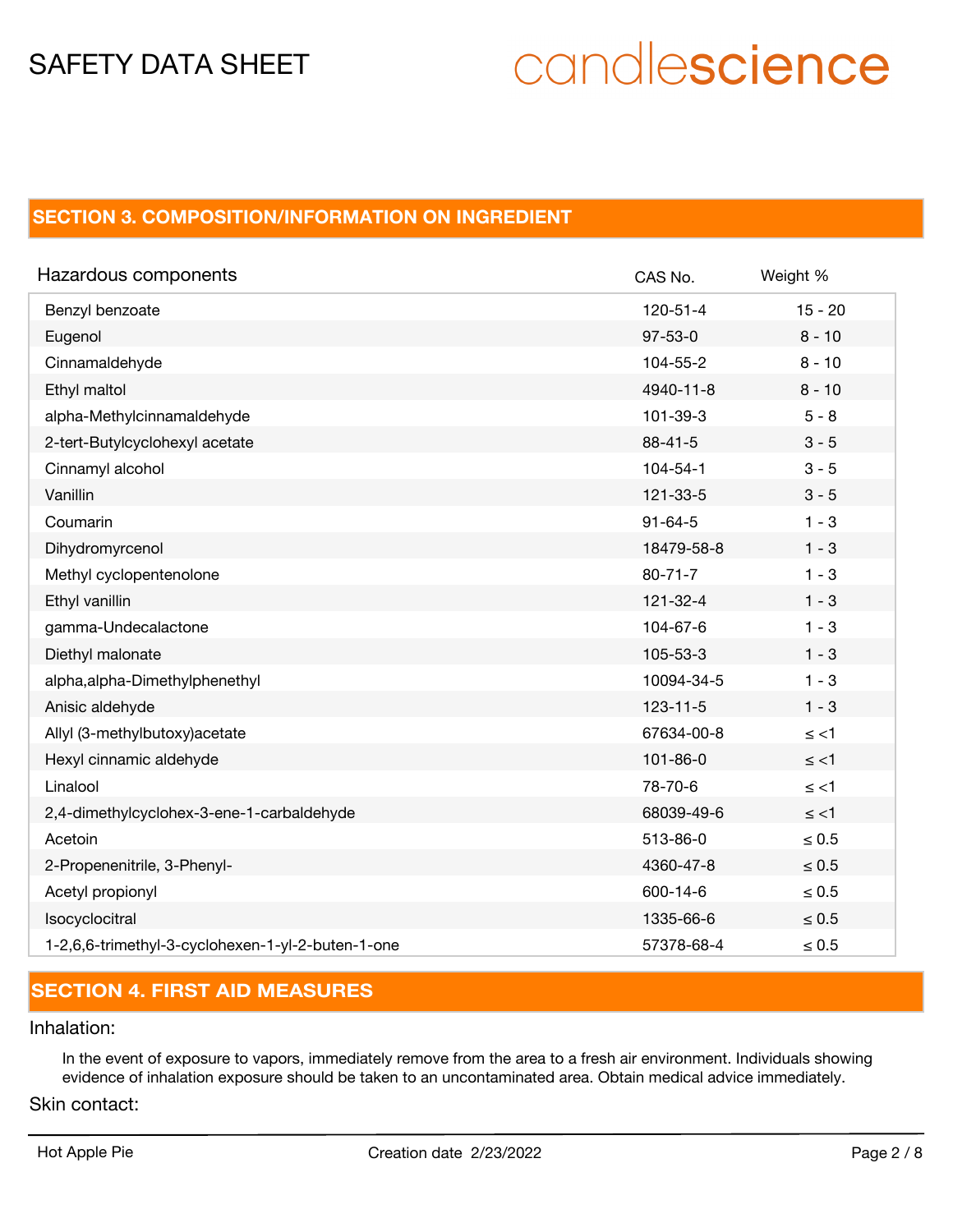# candlescience

Remove contaminated clothes. Wash skin with large volumes of water. If irritation persists, or any sign of tissue damage is apparent, obtain medical advice immediately.

### Eye contact:

In the event of contact with the eyes, irrigate with water for at least 15 minutes; obtain medical advice if irritation persists.

### Ingestion:

In the event of accidental ingestion, rinse mouth with water. Give up to one tumbler (half pint) of milk or water. Obtain medical advise immediately. Do not induce vomiting.

### Most important symptoms:

N/A

Indication of immediate medical attention:

Treat symptomatically.

General information:

As in all cases of potential poisoning, obtain medical advice immediately.

## **SECTION 5. FIREFIGHTING MEASURES**

### Suitable extinguishing media:

Foam, carbon dioxide, or dry chemical.

### Unsuitable extinguishing media:

Avoid use of water in extinguishing fires.

### Specific hazards:

During fire, gases hazardous to health may be formed. Do not allow run-off from fire fighting to enter drains or water courses.

### Special fire fighting procedures:

Wear self-contained breathing apparatus for firefighting. Move containers from fire area if it can be done safely. Use water spray jet to protect personnel and to cool endangered containers.

## **SECTION 6. ACCIDENTAL RELEASE MEASURES**

### Personal precautions, protective equipment and emergency procedures:

Evacuate personnel to safe areas. Remove all sources of ignition. Ensure adequate ventilation. Keep people away from and upwind of spill/leak. Wear appropriate protective equipment and clothing during clean-up.

### Environmental precautions:

Do not allow to enter into soil/subsoil. Do not allow to enter into surface water or drains. Dispose of in accordance with local regulations. Local authorities should be advised if significant spillage cannot be contained.

### Methods and materials for containment and cleaning up:

Soak up with inert absorbent material (e.g. sand, silica gel, vermiculite). Keep in suitable and closed containers for disposal. Clean contaminated floors and objects thoroughly while observing environmental regulations.

## **SECTION 7. HANDLING AND STORAGE**

Precautions for safe handling: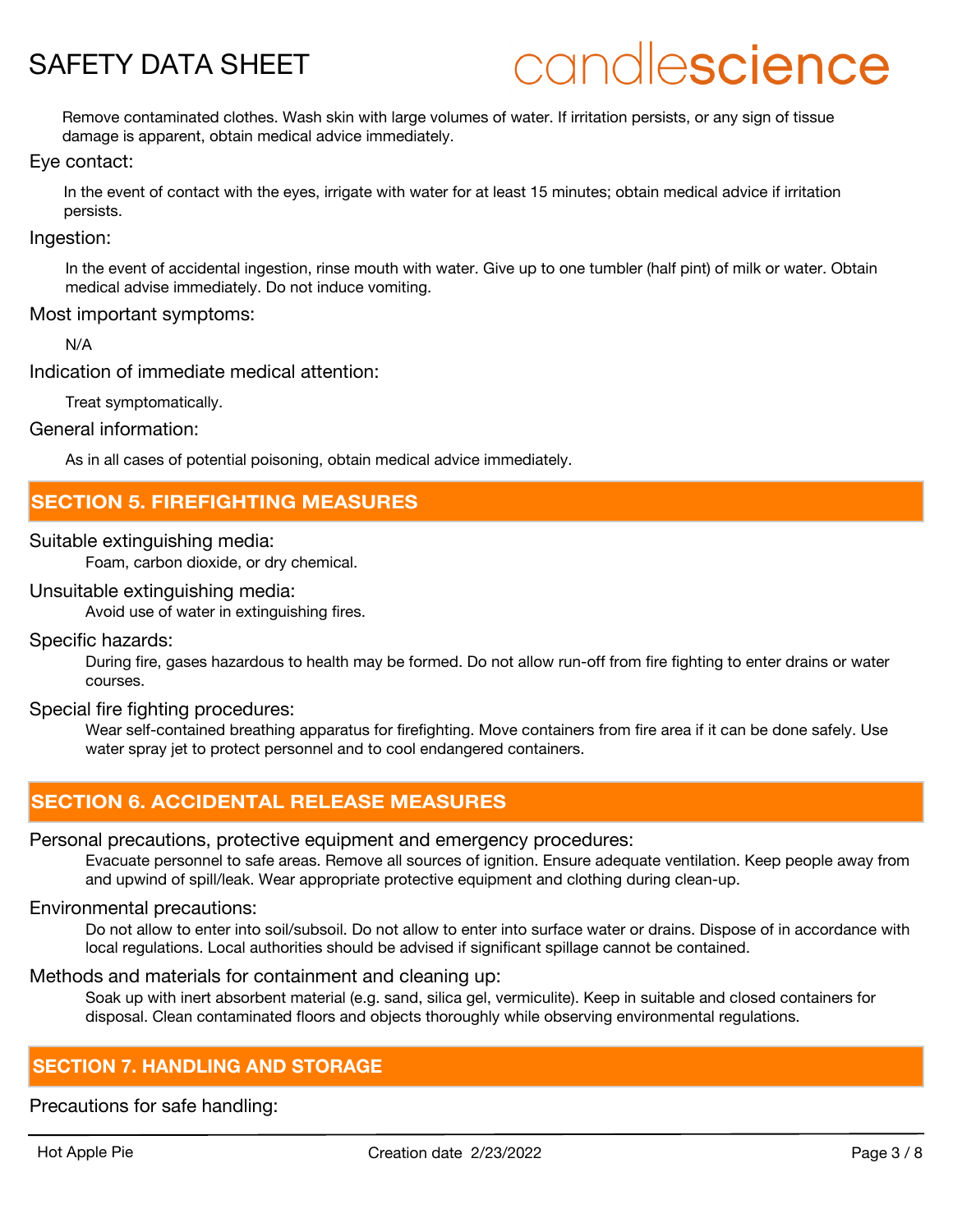

# candlescience

Avoid contact with skin and eyes. Avoid prolonged inhalation of vapors. Wash hands and other exposed areas with mild soap and water before eating, drinking or smoking and when leaving work. Handle in accordance with good industrial hygiene and safety practices.

Conditions for safe storage, including any incompatibilities:

Store in tightly closed and upright container in a cool, dry, ventilated area. Store away from light, heat, and sources of ianition.

## **SECTION 8. EXPOSURE CONTROLS/PERSONAL PROTECTION**

### Exposure Guidelines:

US WEEL: Vanillin (CAS 121-33-5) TWA 10 mg/m<sup>3</sup>

### Appropriate Engineering Controls:

### **Ventilation:**

Use engineering controls to maintain airborne levels below exposure limit requirements or guidelines. If there are no applicable exposure limit requirements or guidelines, use only with adequate ventilation. Local exhaust ventilation may be necessary for some operations.

### Personal Protective Equipment:

### **Eye protection:**

Ensure that eyewash stations and safety showers are close to the workstation location. Chemical resistant goggles must be worn.

### **Hand protection:**

Wear chemical resistant gloves suitable for this material as determined by a hazard assessment. Gloves should be discarded and replaced if there is any indication of degradation or chemical breakthrough.

### **Skin and body protection:**

Wear protective clothing suitable for this material as determined by a hazard assessment.

### **Respiratory protection:**

Respiratory protection should be worn when workplace exposures exceed exposure limit requirements or guidelines. If there are no applicable exposure limits or guidelines, use an approved respirator where there is a potential for adverse effects, including but not limited to respiratory irritation or odor, where indicated or required by the exposure assessment. Selection of air-purifying or positive-pressure supplied air will depend on the results of the exposure assessment which includes an evaluation of the specific operations and the actual or potential airborne concentrations. The type of cartridge or filter to be used must be selected and approved for the chemical, class, or classes of chemicals likely to be encountered in the workplace. For emergency conditions, use an approved positive-pressure self-contained breathing apparatus.

### **General hygiene considerations:**

Handle in accordance with good industrial hygiene and safety practice. Remove contaminated clothing and protective equipment before entering eating areas. Wash hands before breaks and immediately after handling the product.

## **SECTION 9. PHYSICAL AND CHEMICAL PROPERTIES**

| Appearance:     | Liguid                |
|-----------------|-----------------------|
| Color:          | Pale yellow to yellow |
| Odor:           | N/A                   |
| Odor threshold: | N/A                   |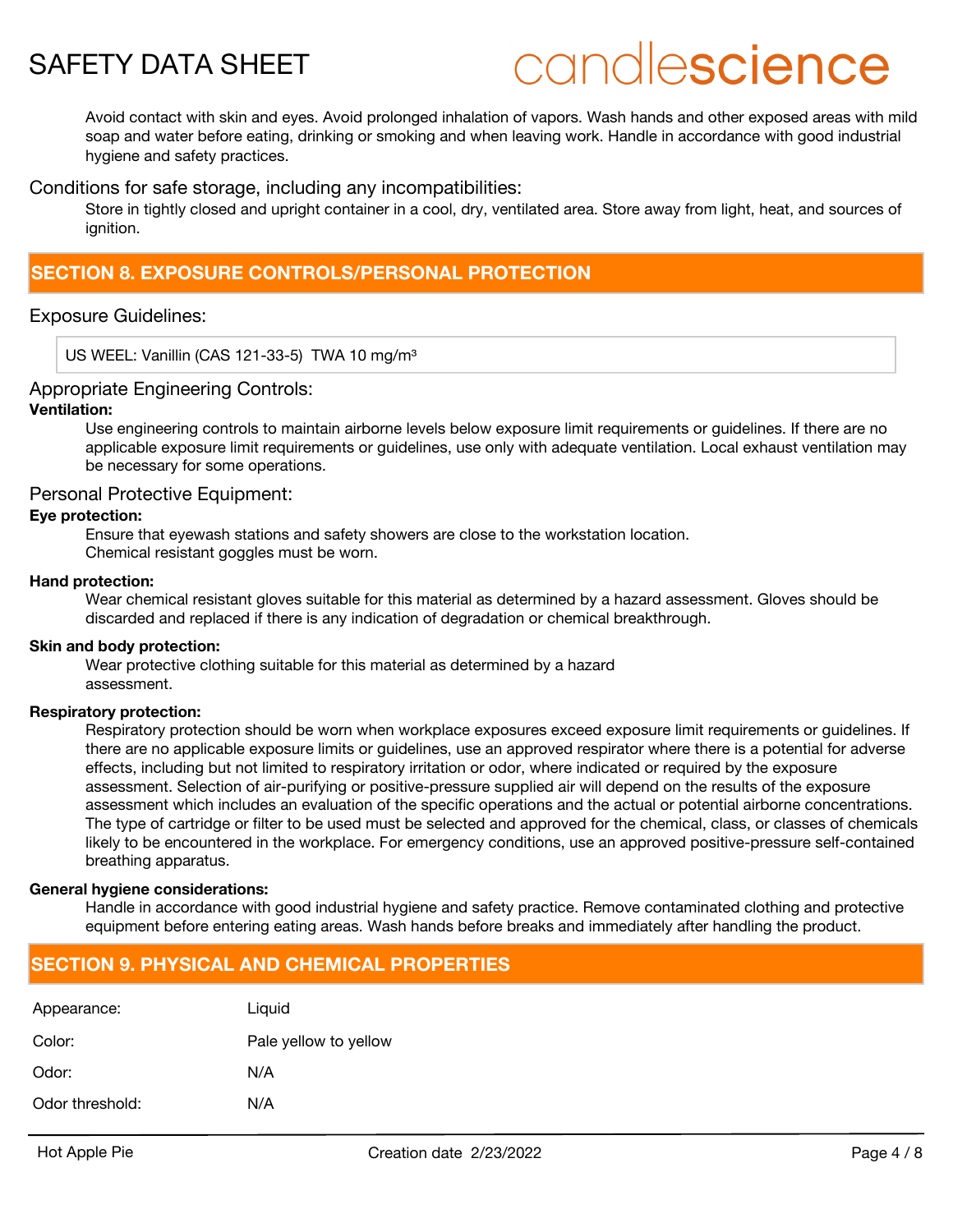| pH:                                             | N/A             |     |
|-------------------------------------------------|-----------------|-----|
| Melting point:                                  | N/A             |     |
| Boiling point:                                  | $>40^{\circ}$ C |     |
| Flashpoint:                                     | 84 °C           | 183 |
| Evaporation Rate (Butyl Acetate $= 1$ ):<br>N/A |                 |     |
| Flammability (solid, gas):                      | N/A             |     |
| Upper lower flammability or explosive limits:   |                 | N/A |
| Vapor density (Air=1):                          | N/A             |     |
| Vapor pressure:                                 | 0.2             |     |
| Specific gravity (H2O=1):                       | 1.04            |     |
| Solubility in water:                            | N/A             |     |
| Solubility in other solvents:                   | N/A             |     |
| Partition coefficient: n-octanol/water:<br>N/A  |                 |     |
| Auto-ignition temperature:                      | N/A             |     |
| Decomposition temperature:                      | N/A             |     |
| Kinematic viscosity:                            | N/A             |     |
| Dynamic viscosity:                              | N/A             |     |
| Explosive properties:                           | N/A             |     |
| Oxidizing properties:                           | N/A             |     |
| Refractive index:                               | N/A             |     |

# **SECTION 10. STABILITY AND REACTIVITY**

### **Chemical stability:**

The product is stable and non-reactive under normal conditions of use, storage and transport.

 $\circ$ F

### **Possibility of hazardous reactions:**

Material is stable under normal conditions.

### **Conditions to avoid:**

Heat, flames and sparks. Temperature extremes and direct sunlight.

**Incompatible materials:** Strong oxidizing agents. Strong acids. Strong Bases.

### **Hazardous decomposition products:**

No hazardous decomposition products are known.

## **SECTION 11. TOXICOLOGICAL INFORMATION**

### **Acute oral toxicity:**

# candlescience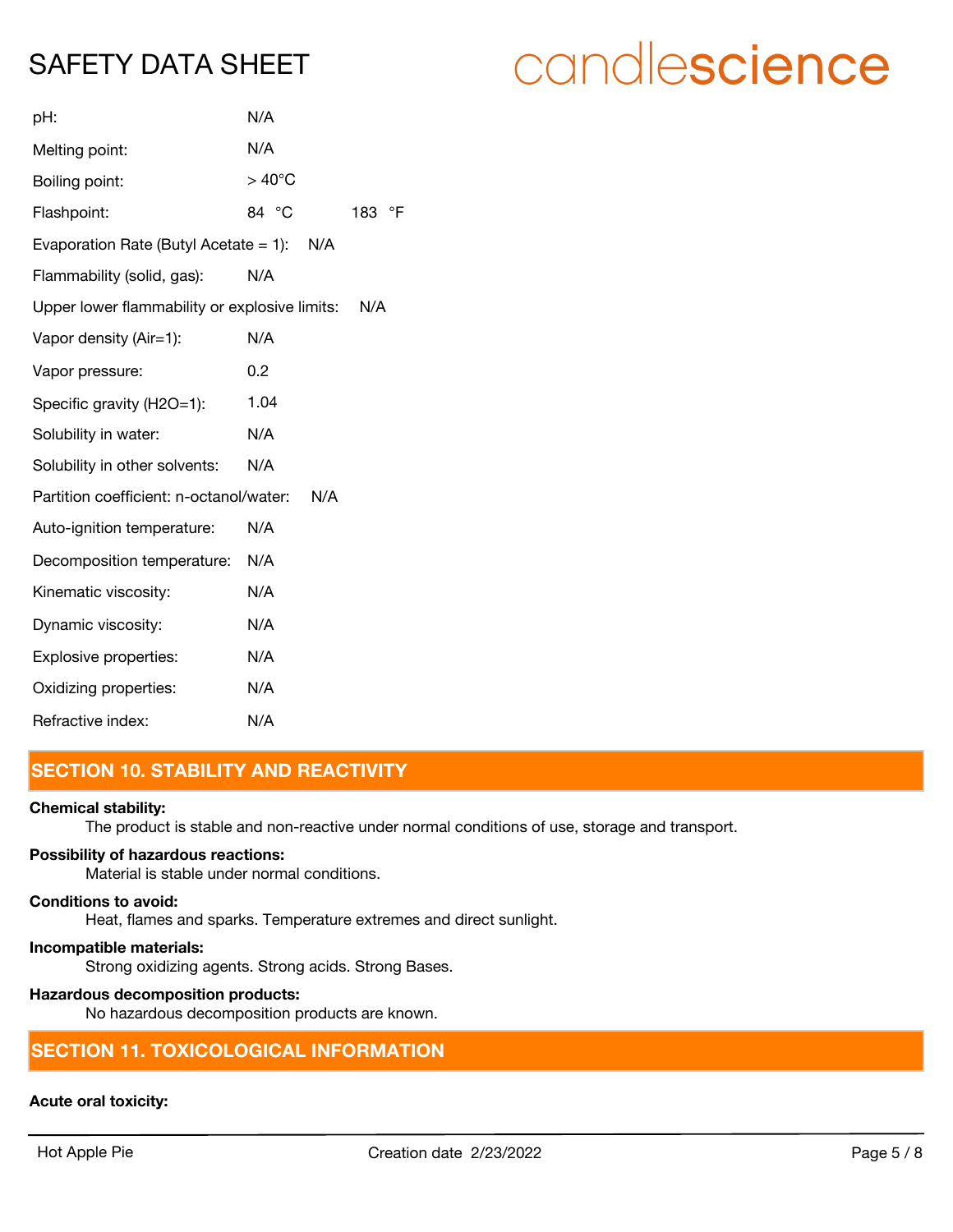# candlescience

<2000 mg/kg

### **Acute dermal toxicity:**

N/A

### **Acute inhalation toxicity:**

N/A

### **Skin corrosion/irritation:**

N/A

### **Serious eye damage/eye irritation:**

Causes serious eye irritation

### **Respiratory or skin sensitization:**

May cause an allergic skin reaction

### **Mutagenicity:**

N/A

### **Reproductive toxicity:**

N/A

### **Carcinogenicity:**

N/A

Please note: Mixtures have not been tested for health hazards. The health hazard information presented is provided in accordance with US 29 CFR 1910.1200 and is based on the testing of individual components which have been shown to cause or may cause these health effects when tested at higher concentrations or at full strength.

## **SECTION 12. ECOLOGICAL INFORMATION**

### **Ecotoxicity:**

Toxic to aquatic life with long lasting effects

### **Persistence and Degradability:**

N/A

### **Bioaccumulation:**

N/A

### **Other Adverse Effects:**

N/A

# **SECTION 13. DISPOSAL CONSIDERATIONS**

### **Disposal instructions:**

Collect and reclaim or dispose in sealed containers at licensed waste disposal site. Do not allow this material to drain into sewers/water supplies. Do not contaminate ponds, waterways or ditches with chemical or used container. Dispose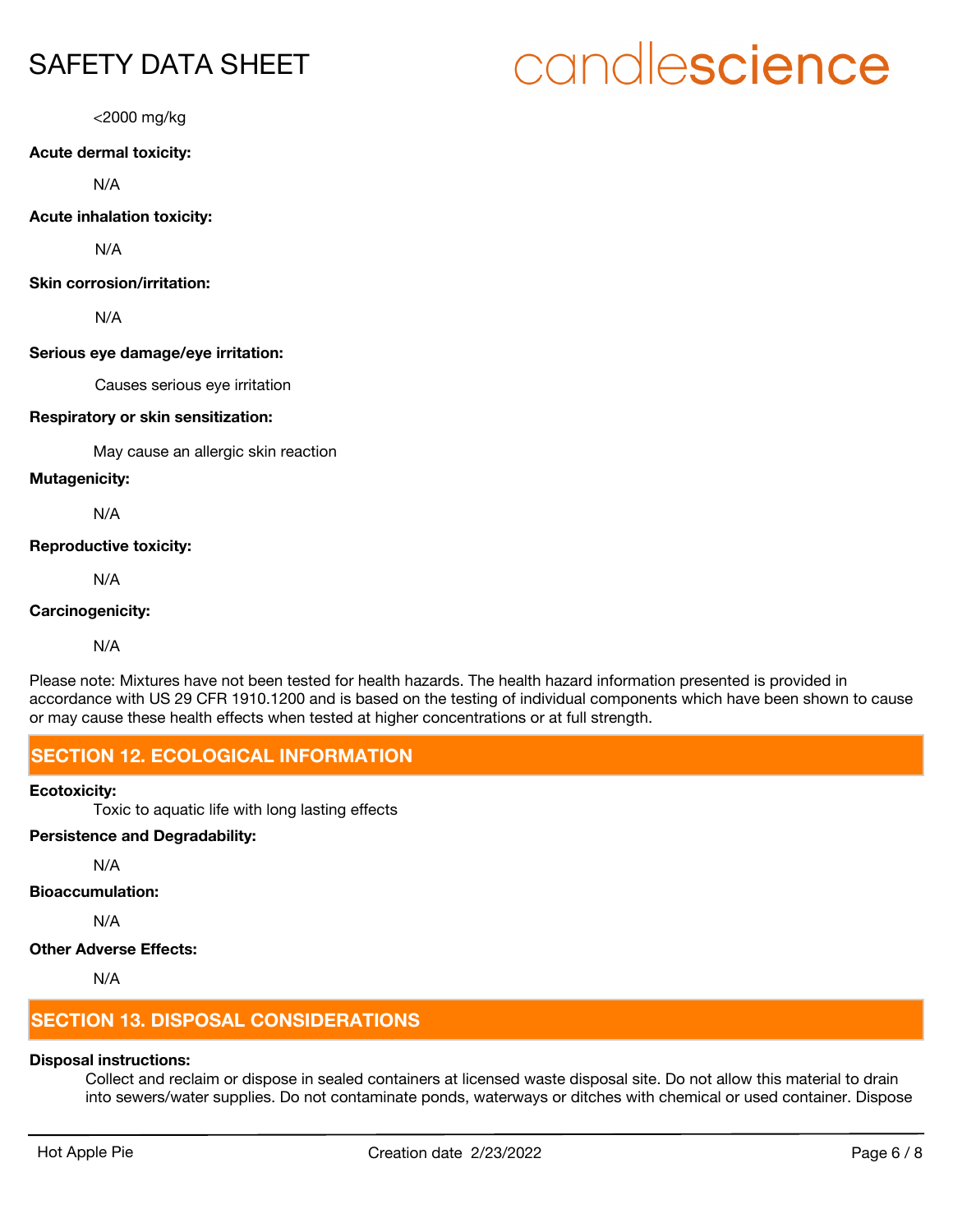# candlescience

of contents/container in accordance with local/regional/national/international regulations.

### **Local disposal regulations:**

Dispose in accordance with all applicable regulations.

### **Hazardous waste code:**

The waste code should be assigned in discussion between the user, the producer and the waste disposal company.

### **Waste from residues/unused products:**

Dispose of in accordance with local regulations. Empty containers or liners may retain some product residues. This material and its container must be disposed of in a safe manner.

#### **Contaminated packaging:**

Since emptied containers may retain product residue, follow label warnings even after container is emptied. Empty containers should be taken to an approved waste handling site for recycling or disposal.

| <b>SECTION 14. TRANSPORT INFORMATION</b> |                                                                     |  |
|------------------------------------------|---------------------------------------------------------------------|--|
| <b>IATA UN Number:</b>                   | 3082                                                                |  |
| <b>IATA UN Proper Shipping Name:</b>     | Environmentally hazardous substance, liquid n.o.s (BENZYL BENZOATE) |  |
| <b>IATA Transport Hazard Class:</b>      | 9                                                                   |  |
| <b>IATA Packing group:</b>               | Ш                                                                   |  |
| <b>IATA Environmental Hazards:</b>       | N/A                                                                 |  |
| <b>IATA ERG Codes:</b>                   | N/A                                                                 |  |
| <b>IATA Special Precautions:</b>         | N/A                                                                 |  |
| <b>IATA Other Information:</b>           | N/A                                                                 |  |
| <b>IMDG UN Number:</b>                   | 3082                                                                |  |
| <b>IMDG UN Proper Shipping Name:</b>     | Environmentally hazardous substance, liquid n.o.s (BENZYL BENZOATE) |  |
| <b>IMDG Transport Hazard Class:</b>      | 9                                                                   |  |
| <b>IMDG Packing Group:</b>               | III                                                                 |  |
| <b>IMDG Environmental Hazards:</b>       | Yes                                                                 |  |
| <b>IMDG EMS:</b>                         | N/A                                                                 |  |
| <b>IMDG Special Precautions:</b>         | N/A                                                                 |  |
| <b>IMDG Transport in Bulk:</b>           | N/A                                                                 |  |
|                                          |                                                                     |  |

### **SECTION 15. REGULATORY INFORMATION**

### **TSCA:**

All components of this product are listed or excluded from listing on the TSCA inventory.

### **SECTION 16. OTHER INFORMATION**

The information and recommendations contained in this data sheet represent, to the best of CandleScience's knowledge and